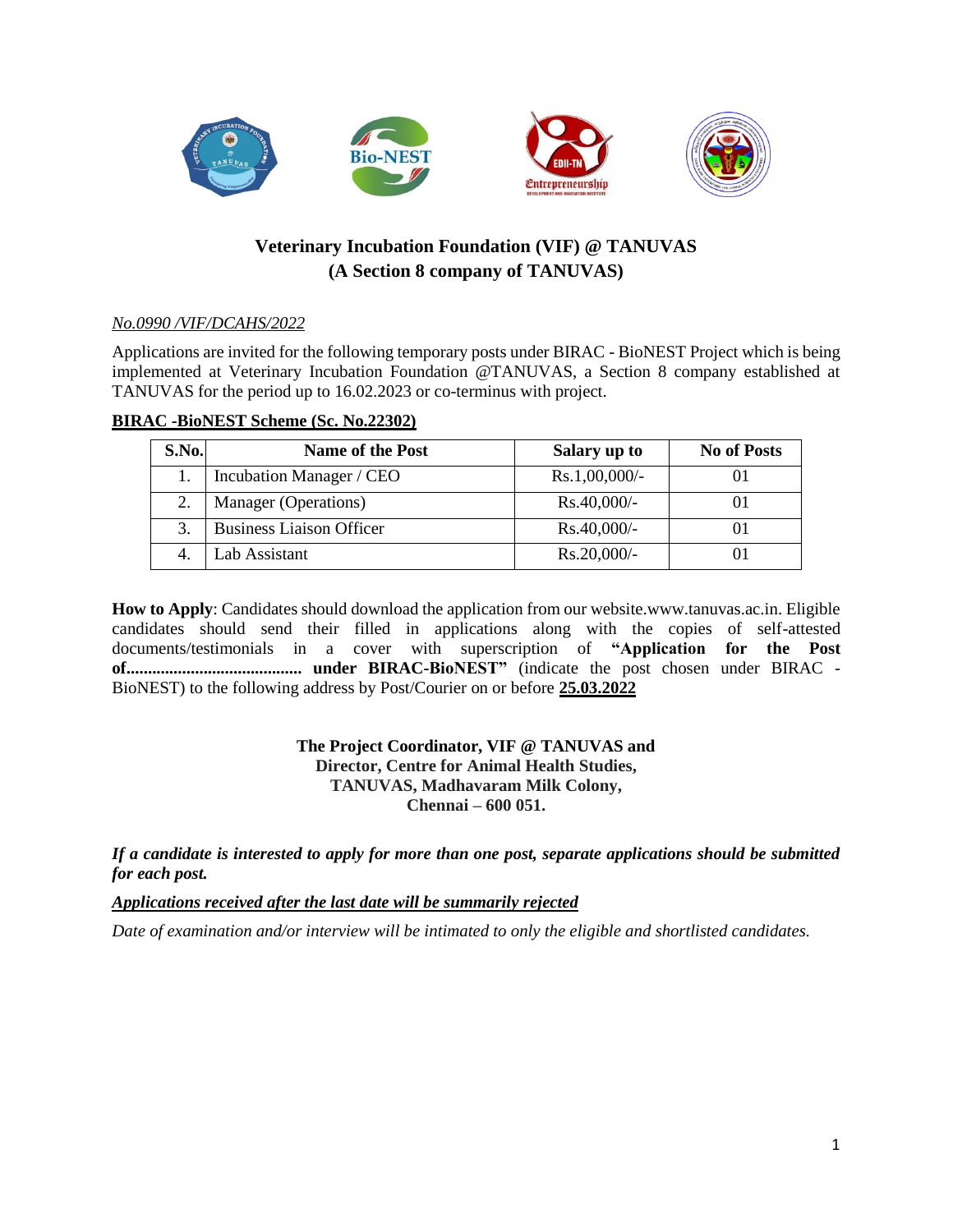# **Recruitment under BIRAC BioNEST of VIF@TANUVAS - Qualifications and Responsibilities**

# **BIRAC -BioNEST Scheme (Sc. No.22302)**

## **I. Incubation Manager / CEO: one post (up to Rs. 1.00 lakh per month)**

## **Essential qualifications**

 B.V.Sc. and A.H. and MBA (with minimum 2 years experience) / M.Sc. or B. Tech with MBA with minimum 3 years experience in Business models

## **Desirable qualifications**

- Proven knowledge in
	- o Animal Sciences / Veterinary Business
	- o Technical and commercial understanding of animal husbandry sectors pharma, feed additives, nutrition, poultry, vaccines, diagnostics etc.
	- o Business Startups and Clusters
	- o Development of Business Plan, Project proposal to Various Funding Agency
- Excellent written and verbal English communication skills. Fluency in Tamil language and other regional languages are advantageous
- Ability to run Section 8 company with current regulatory compliance requirements
- Demonstrated ability to engage incubatees with various stakeholders such as regional and global market, import and export procedures
- **•** Spotting novel indigenous ideas that has potential for business incubation
- Knowledge on intellectual property right management and protection (patent, GI, Trademark etc.,)
- **•** Proven ability to successfully organize program / workshop / investor meet
- **•** Offline and online marketing tools

# **Role and Responsibility**

Key responsibilities of the Incubation Manager / CEO will be

- **•** Executing day-to-day operations of the BioNEST-VIF@TANUVAS
- **•** Attracting funds through external grants for sustaining the company
- **•** Administering the earnings and expenses and expansion of the Company under the directions of the Board of Directors
- Strategic and Operational decision making to steer the Company towards a world-class Veterinary Incubation Hub by nurturing incubatees and students
- **•** Liaise with BioNEST for reports, financial statements, receiving further grants etc.
- **•** Lure students in to taking up entrepreneurship activities

# **II. Manager (Operations) - one post (up to Rs. 40,000/- p.m.)**

### **Essential qualifications**

M.Com / M.Sc / BE with minimum three years experience in accounting /administration in research schemes / projects.

# **Desirable qualifications**

- Proven knowledge on
	- o Office administration (Bank and other financial office)
	- o Sales and Cash Book Keeping
	- o Stock maintenance
	- o Purchase procedure as per government norms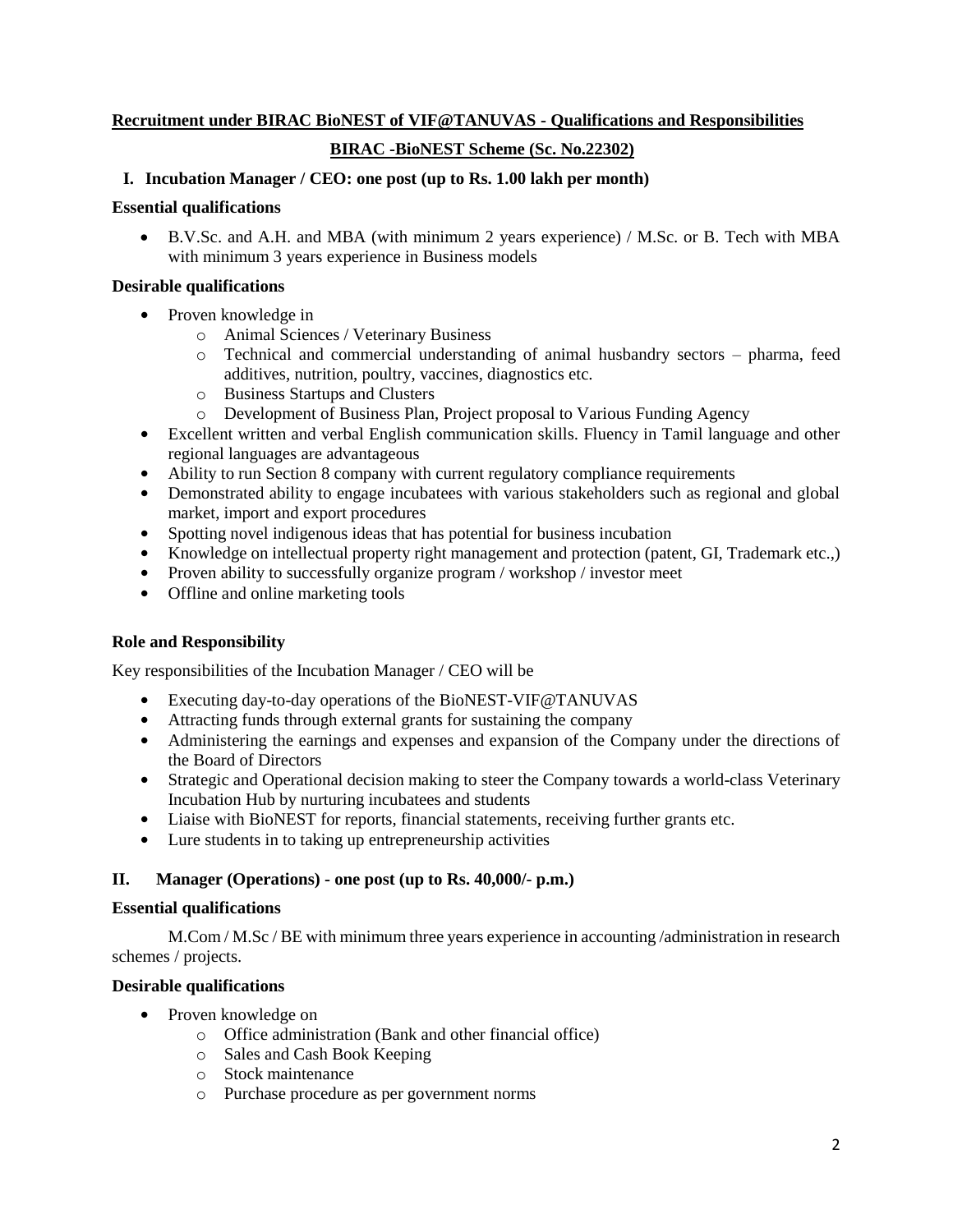o Certificate in finance related software such as TALLY

# **Role and Responsibility**

Key responsibilities of the Manager (Operations) will be

- **•** To assist Incubation Manager/CEO and Board of Directors in all the financial activities of BioNEST - VIF@TANUVAS
- Maintaining all the registers, reports and records, bill books, inventory of sales, online transactions and other financial activities of BioNEST - VIF@TANUVAS
- Liaise with funding agencies for financial statements, receiving further grants etc.

## **III. Business Liaison Officer: one post (up to Rs. 40,000/- p.m.)**

### **Essential qualifications**

M.Sc in life sciences subjects with M.B.A or B.Tech (Bio technology / Bio medical / Bio informatics / instrumentation engineering / genetic engineering / gene technology and related disciplines) with MBA from a recognized university.

### **Desirable qualifications**

- **•** Proven knowledge on
	- o Business Models and Dealing
	- o Attracting funds from external funding agencies
	- o DTP, HTML and web designing
	- o E-commerce
	- o Inventory, audio-video editing, finance, venture capital etc.

### **Role and Responsibility**

Key responsibilities of the Business Liaison Officer will be

- **•** To assist Incubation Manager/CEO and Board of Directors in all the activities of BioNEST-VIF@TANUVAS
- Attracting funds through external grants, Alumnus Seed Money, venture capitals and other sources for sustaining the company
- **•** Nurturing incubatees especially students
- **•** Establishing Business Clusters

### **IV. Laboratory Assistant - one post (up to Rs. 20,000/- p.m.)**

### **Essential qualifications**

B.Sc./ B.Tech. in life sciences / Biologicals Science courses from any reputed University

### **Desirable qualifications**

- **•** Proven knowledge on
	- o Molecular Biology Techniques such as PCR, Gel Electrophoresis etc.,
	- o Handling of Major / Minor equipments
	- o Computer applications such as Excel and Power point
	- o Ability to write correspondence and reports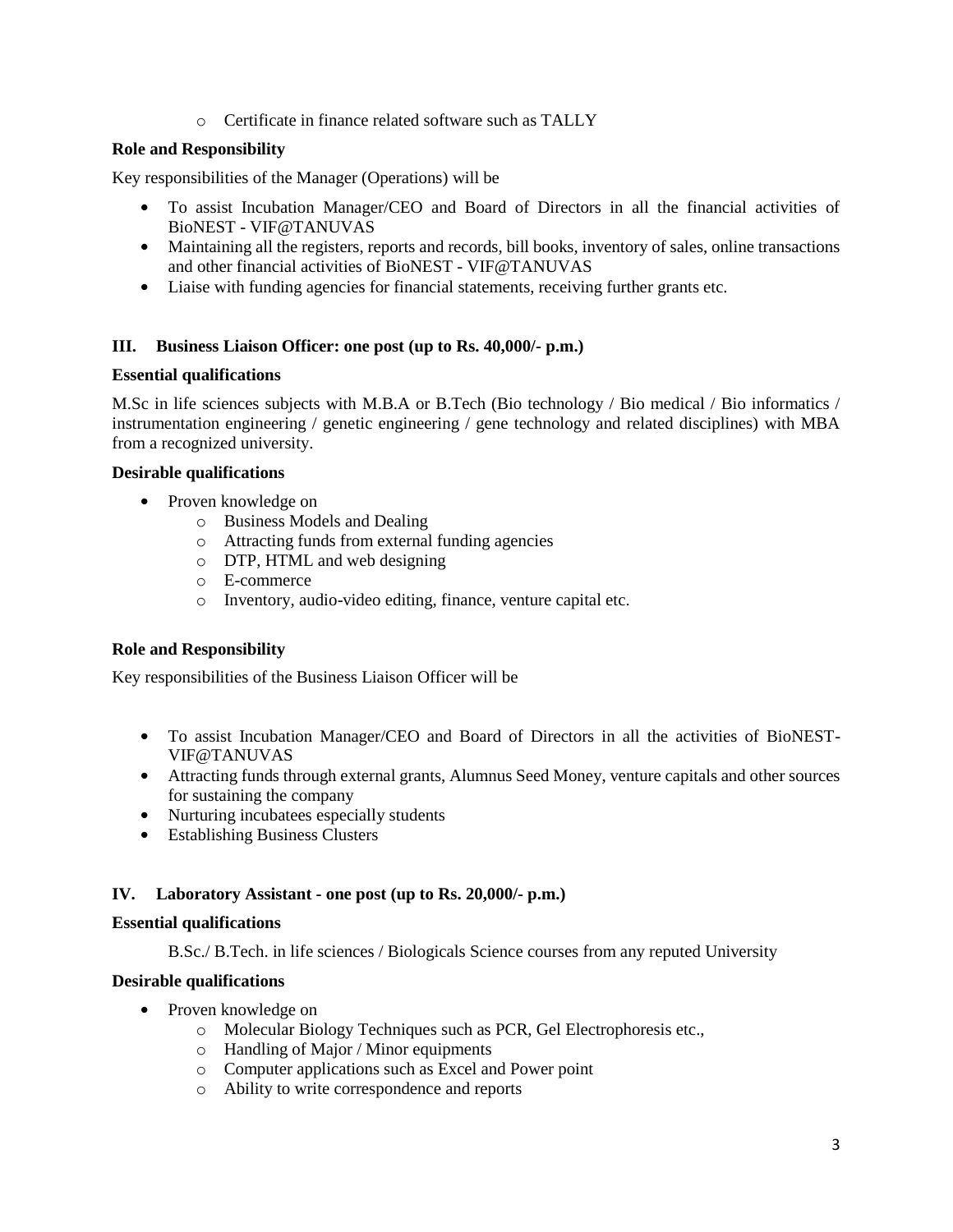# **Role and Responsibility**

- **•** Receive, collect, as well as process samples
- Maintain equipment in proper working order and maintain a clean work area
- Maintenance of Log book and sample receipt
- **•** Coordinate with service engineers for periodical checking of AMC/CAMC of the equipments
- Prepare and supervise experiments as and when incubatee requests
- **•** To assist in all activities of VIF @ TANUVAS
- **•**

## **The Project Coordinator, VIF @ TANUVAS and**

**Director, Centre for Animal Health Studies,**

**TANUVAS, Madhavaram Milk Colony,**

**Chennai – 600 051.**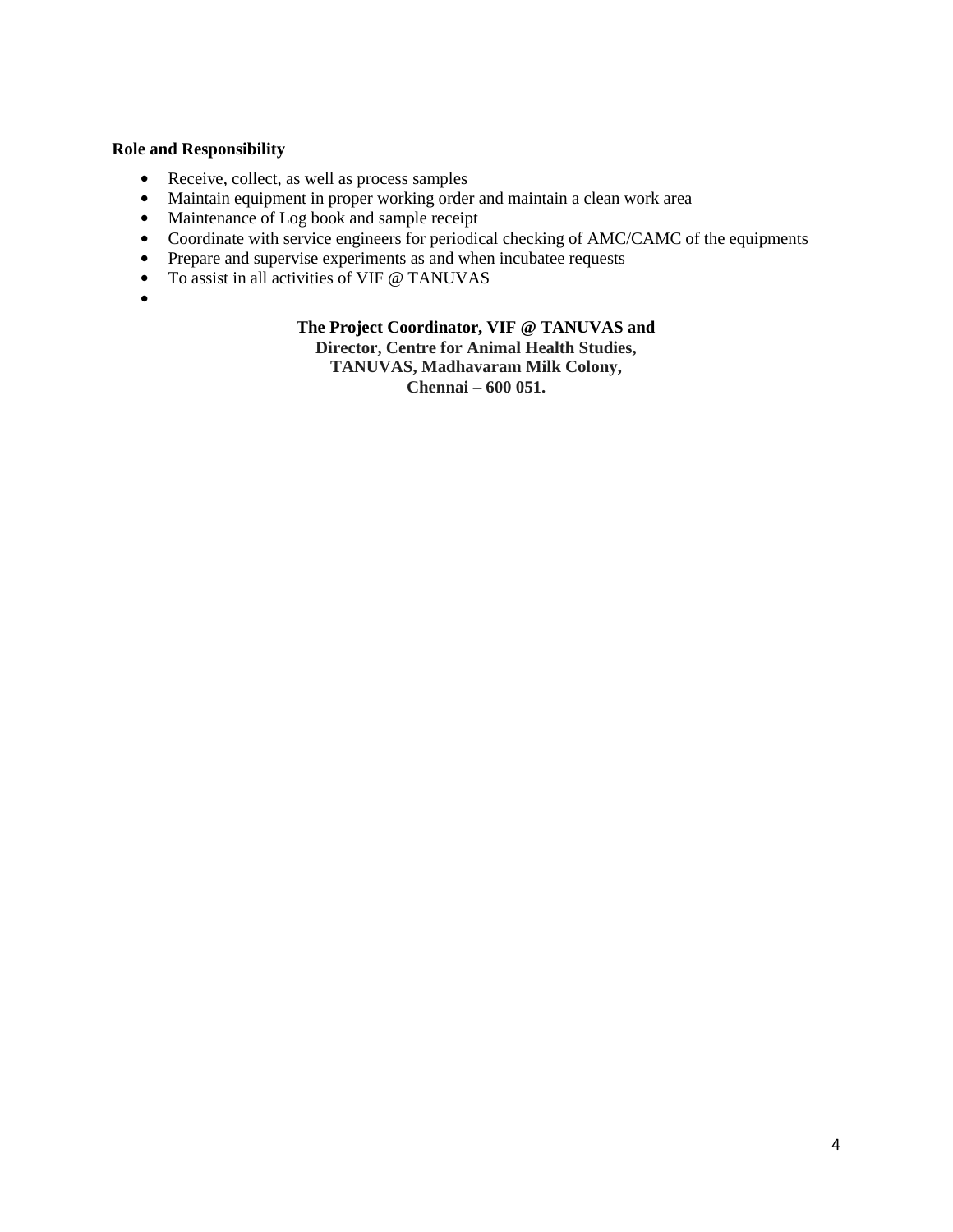# **APPLICATION FORM**

|     | <b>POST APPLIED FOR</b>            | Incubation Manager / CEO                                                                     |  |
|-----|------------------------------------|----------------------------------------------------------------------------------------------|--|
|     | (Tick appropriate Post)            | Manager (Operations)                                                                         |  |
|     |                                    | <b>Business Liaison Officer</b>                                                              |  |
|     |                                    | <b>Laboratory Assistant</b>                                                                  |  |
| 1.  | Name                               |                                                                                              |  |
| 2.  | Date of Birth                      |                                                                                              |  |
| 3.  | Gender                             |                                                                                              |  |
| 4.  | Age                                |                                                                                              |  |
| 5.  | Nationality                        |                                                                                              |  |
| 6.  | <b>Father's Name</b>               |                                                                                              |  |
| 7.  | <b>Communication address</b>       |                                                                                              |  |
|     |                                    |                                                                                              |  |
|     |                                    |                                                                                              |  |
| 8.  | <b>Mobile Number</b>               |                                                                                              |  |
| 9.  | Email ID                           |                                                                                              |  |
| 10. |                                    | Educational qualification with marks OGPA /Class /Grade                                      |  |
|     | Bachelor's Degree & Subject        |                                                                                              |  |
|     |                                    |                                                                                              |  |
|     | Master's Degree & Subject          |                                                                                              |  |
|     | MBA Degree & Specialization        |                                                                                              |  |
|     | Additional Qualifications (if any) |                                                                                              |  |
| 11. | served.                            | Experience: (Work / Teaching / Research) Mention No. of years in Institution / company where |  |
|     |                                    |                                                                                              |  |
|     |                                    |                                                                                              |  |
|     |                                    |                                                                                              |  |
|     |                                    |                                                                                              |  |
|     |                                    |                                                                                              |  |
| 12. |                                    | Desirable qualifications (Documentary proof to be attached):                                 |  |